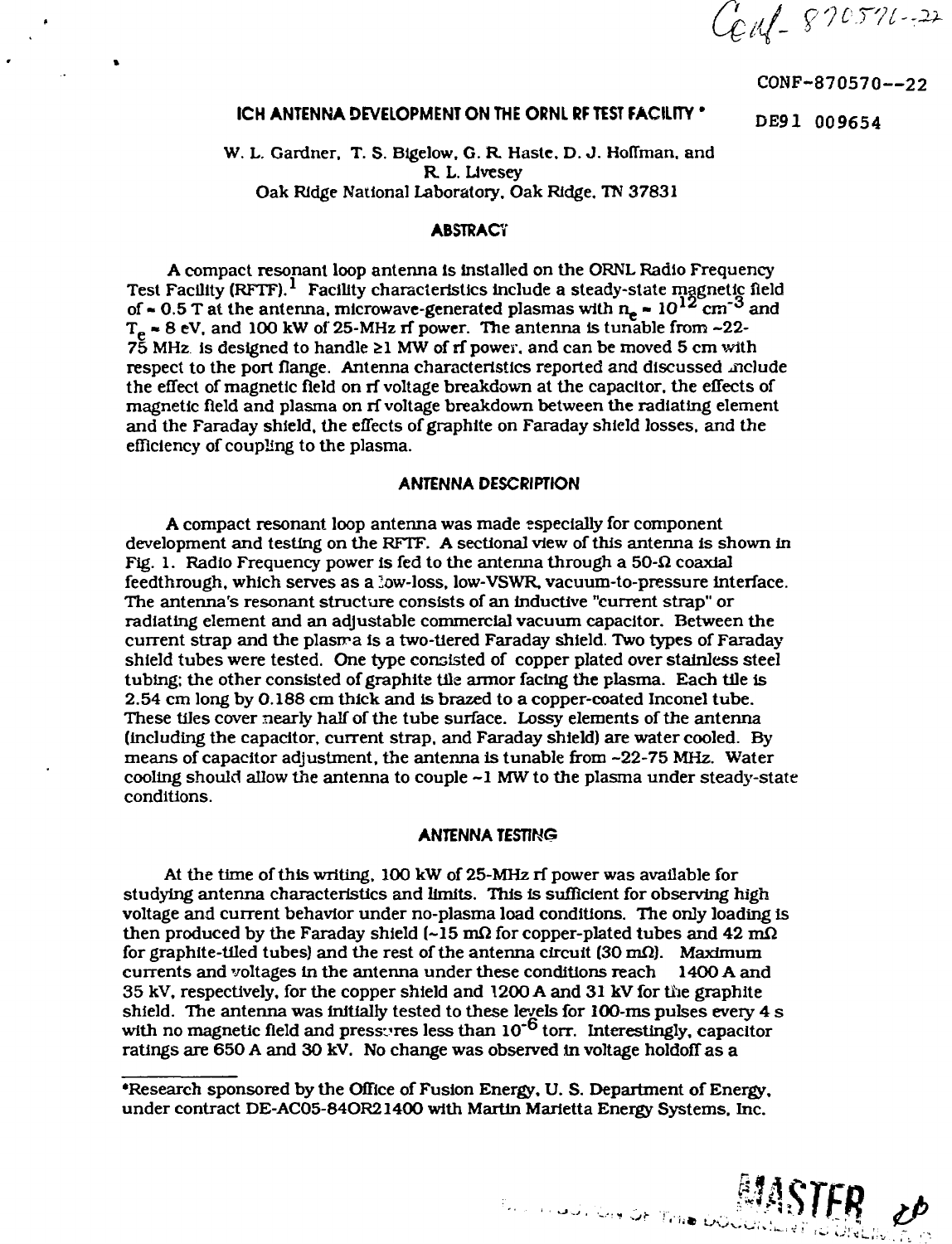function of pressure (hydrogen) up to at least  $10^{-3}$  torr. Variation of only magnetic field a! first showed breakdown occurring at relatively low fields with improvement at high fields. Examination of the capacitor revealed arc tracks In the vicinity of the metal-to-ceramlc seal. By adding a field grading or corona ring at this point, breakdown was eliminated over the full range of field values as indicated in Fig. 2. Initial voltage holdoff results were taken with a current-strap-to-Faraday-shield gap of 2.5 cm. This gap was reduced to 0.7 cm without affecting holdoff  $\theta$  (i.e. breakdown strength across this gap is greater than 50 kV/cm). Figure 3 shows the effect of pressure on voltage breakdown at full field. Voltage holdoff decreases dramatically with pressure above 1-6 x 10'<sup>4</sup> torr. Fortunately, this pressure regime is nearly an order of magnitude above that expected in a tokamak under any credible circumstances.

Plasma loading as a function of rf power for various microwave input powers is indicated in Fig. 4. Generally, the plasma loading is small  $(-400 \text{ mA/m})$  but sufficient (-75% efficiency.) This indicates that 400 kW would be needed to test to equivalent conditions without loading. However, we did operate at a full 100 kW cw with plasma. The small loading is the result of low plasma density  $(2-5x)$  $10^{11}$  cm<sup>-3</sup>) and low frequency (25 MHz). Loading observed on the DIII-D antenna, which is similar to this antenna, operating at 55 MHz and higher plasma densities, is significantly higher  $[-2, 2]$ .<sup>2</sup>

Of importance to present antenna designs (e.g.. TFTR and Tore Supra), is the fact that the use of graphite as a Faraday shield material means no significant change in antenna operating characteristics. This was confirmed in all of the following combinations of scenarios: pulsed or cw operations In the presence of gas, magnetic field, or plasma. At 100 kW, even with plasma, the sustained electric field between the current strap and Faraday shield was greater than the design specifications for TFTR and Tore Supra. The only significant difference this Faraday shield makes to antenna performance is to increase the unloaded rf resistive losses by  $42 \text{ m}\Omega$ . This increase in loss is considerably less than was expected based on published resistivity losses for graphite, and may be caused by the specific type of graphite used. Because losses are much less than expected, thermal stresses and heat loads will be much easier to deal with in antenna design.

## **CONCLUSIONS**

The RFTF was used to test important principles being used in antenna design. Specifically, we have demonstrated that capacitive structures can be operated at or beyond voltage ratings in the presence of magnetic fields and plasmas. It was shown that graphite Faraday shields do not compromise antenna performance; thus, antennas can have a graphite-to-plasma interface to minimize contamination. In addition to these concepts, which are incorporated in the DHI-D. TFTR, ATF. and Tore Supra antenna designs, we have also refined structural cooling techniques, field grading structures, and capacitor attachment techniques. Finally, we are beginning to document breakdown characteristics as a function of power, magnetic field, gas, and plasma. Although we do not yet have enough power to push the limits with plasma, the currently documented limits serve as a guide to what is credible for design purposes. These factors (proven principles, demonstrated details of design, and characteristics of breakdown) are required to ensure that our JCRF antennas work.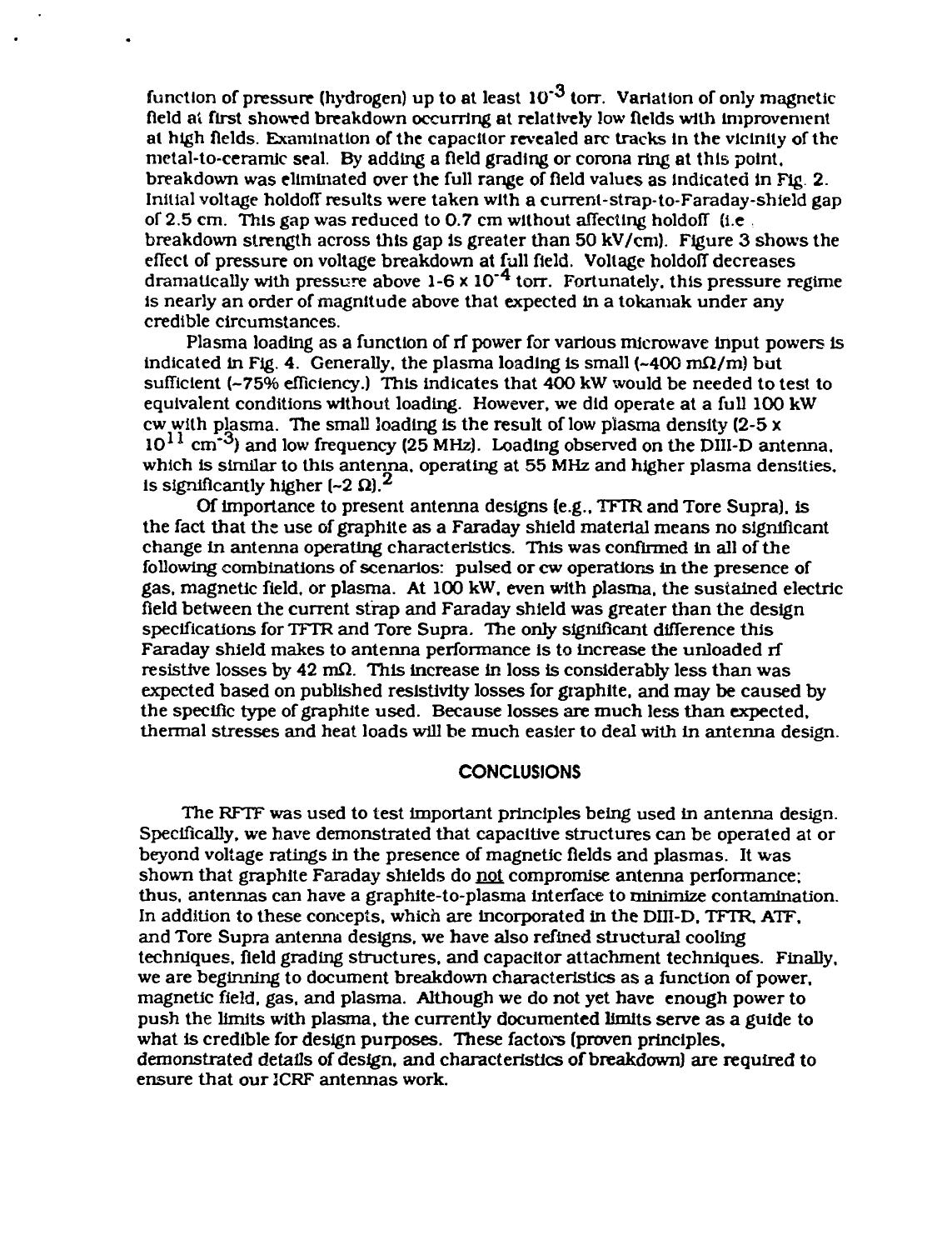## **REFERENCES**

```
1. W. L. Gardner et al.. Proc. 1 lth Symp. Fus. Eng. 2, 1328 (1985).
2. M. J. Mayberry el al.. Bull. Am. Phys. Soc. 31, 1418 (1986).
```
**ORNL-DWG 85-3602 FED**



**Fig. 1. Sectional view of the ORNL compact resonant loop antenna.**